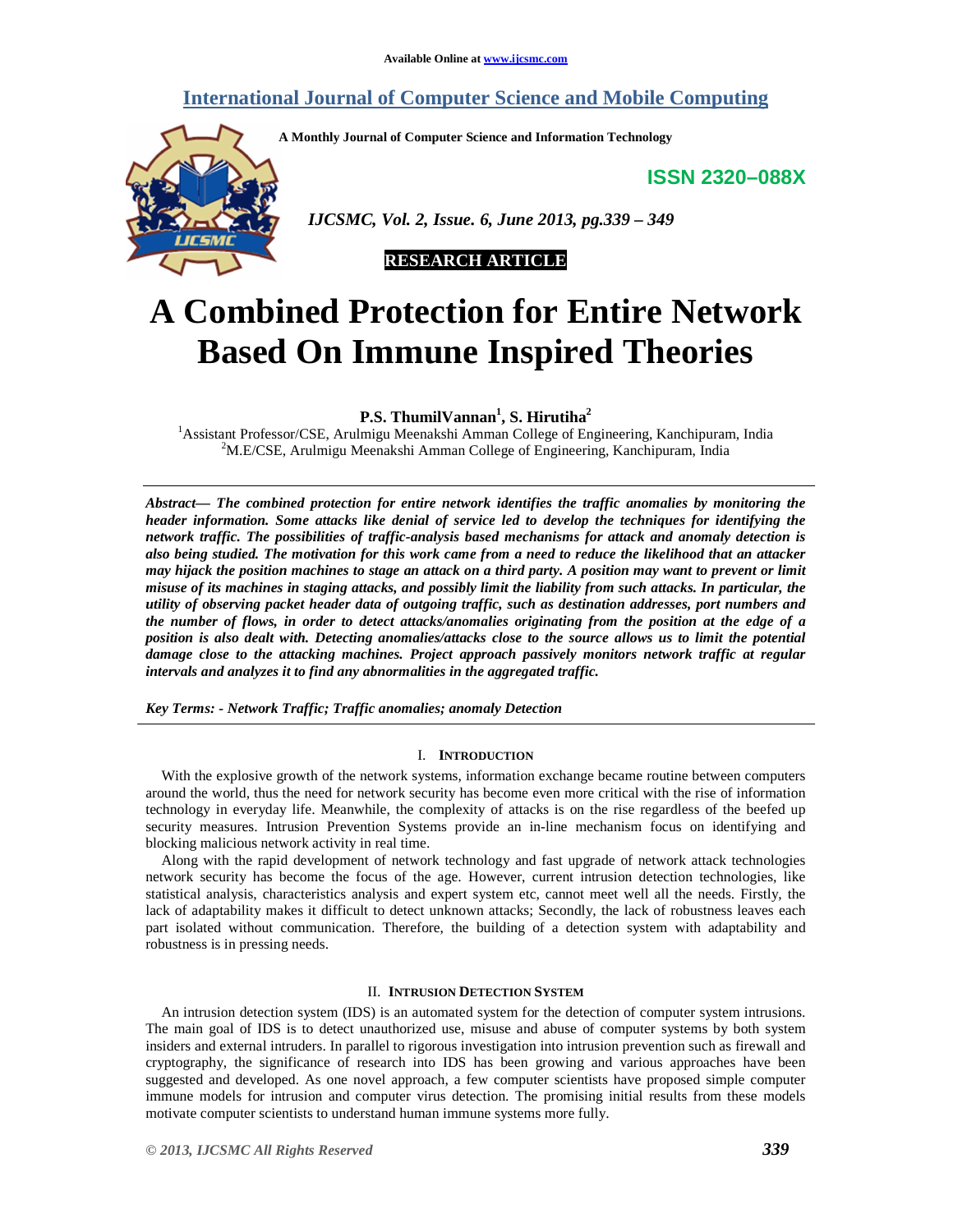Early IDS's operated at the host level, whereas contemporary systems tend to be network-based. Host-based IDS's monitor a single host machine using the audit trails of a host operating system and network-based IDS's monitor any number of hosts on a network by scrutinizing the audit trails of multiple hosts and network traffic. Both host-based IDS's and network-based IDS's mainly employ two techniques: anomaly detection and misuse Detection. The anomaly detection approach establishes the profiles of normal activities of users, systems, system resources, network traffic and/or services and detects intrusions by identifying significant deviations from the normal behavior patterns observed from profiles. The misuse detection approach defines suspicious misuse signatures based on known system vulnerabilities and a security policy. The approach probes whether these misuse signatures are present or not in the auditing trails. These two techniques have different strengths and weaknesses and should be reciprocal in complete IDS.

IDS focus on presenting the analogy between human immune systems and network-based IDS's. Somayaji et al. present more general principles and suggest various possibilities for a computer immune system. In contrast, IDS concentrates on the design of competent network-based IDS's, and analyses the several outstanding features of the human immune system with the specific problem in mind.

#### *A. Requirements of IDS*

Before presenting the human immune system features, it is necessary to comprehend which functions are required to design a competent network-based IDS's. A careful examination of the literature allows the significant functions to be distilled into seven points:

- **Robustness:** it should have multiple detection points, which are robust enough against the attack and any system faults on IDS's. The critical weak point of IDS is its failure and subversion by intruders. If intruders already know the existence of IDS and can subvert it, then the effort to develop the IDS was futile.
- **Configurability:** it should be able to configure itself easily to the local requirements of each host or each network component. Individual hosts in a network environment are heterogeneous. They may have different security requirements. In addition to hosts, different network components such as routers, filters, DNS, firewalls, or various network services may have various security requirements.
- **Extendibility:** it should be easy to extend the scope of IDS monitoring by and for new hosts easily and simply regardless of operating systems. When a new host is added to an existing network environment and especially when the new host runs a different operating system that has a different format of audit data, it is not simple to monitor it in a consistent manner with existing IDS's.
- **Scalability:** it is necessary to achieve reliable scalability to gather and analyses the high-volume of audit data correctly from distributed hosts. In the case of the monolithic IDS's, the audit trail collection procedure is distributed and its analysis is centralized. However, it is very difficult to forward all audit data to a single IDS for analysis without losing the data. Even if it scales for all audit data correctly, it may cause severe network performance degradation.
- **Adaptability:** it should be dynamically adjusted in order to detect dynamically changing network intrusions. Computer system environments are not static. The normal activities of networks and intrusions are also continuously changing according to the environment.
- Global Analysis: in order to detect network intrusions, it should collectively monitor multiple events generated on various hosts to integrate sufficient evidence and to identify the correlation between multiple events. Many network intrusions often exploit the multiple points of a network. Thus, from a single host, they might appear to be just a normal mistake. But if they are collectively monitored from multiple points, they clearly can be identified as a single attack attempt.
- **Efficiency:** it should be simple and lightweight enough to impose a low overhead on the monitored host systems and network. A single IDS is expected to perform monitoring, data gathering, data manipulation and decision making. It may impose a large overhead on a system and could place a particularly heavy burden on CPU and I/O,resulting in severe system and network performance degradation.

Even though various approaches have been developed and proposed until now, no existing network-based model satisfies these requirements completely.

#### *B. Human Immune System*

The human immune system presents a valuable metaphor for computer network security systems and it is an appealing mechanism because the human immune system defends the body with high levels of protection features from pathogens, in a self-organized, robust and diverse manner.

The human immune system has two levels: innate and adaptive immune systems. The innate immune system has dendrite cells (DCs) which interact with antigens derived from the host tissue. DCs are critical in the initiation and activation of an immune response. Dendrite cells monitor the host tissue for evidence of damage. The second level of the HIS, the adaptive immune system mainly consists of T and B lymphatic cells. T cells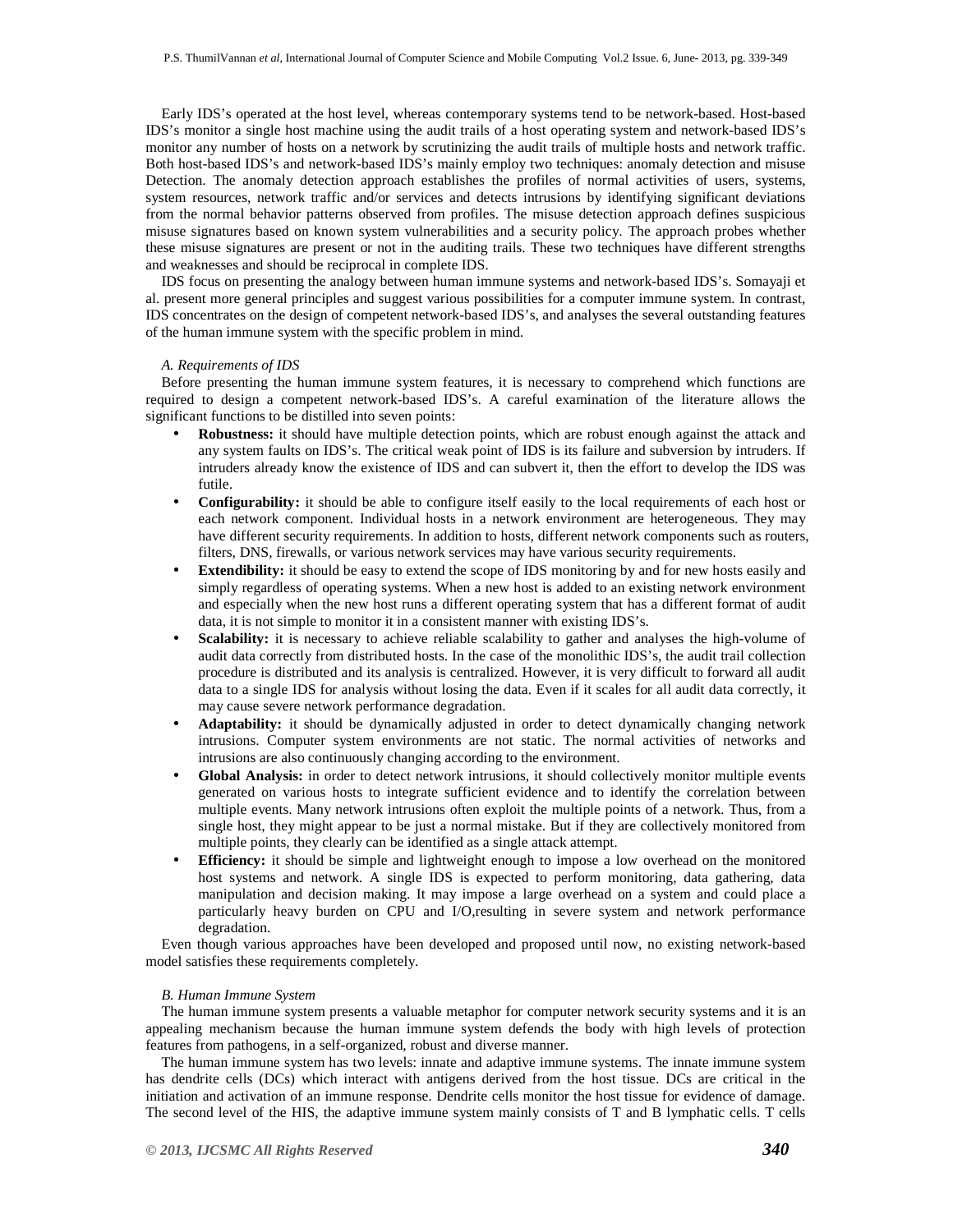come in two different types, helper and killer cells. B cells look for antigens which match their receptors to bind with them. The connection triggers a signal for proteins from T helper cells to become fully activated. T helpers are also needed for the activation of T-killer cells which destroy cells infected by viruses and sometimes bacteria. The matching between receptors and antigens explains the core of HIS and most AIS implementations.

There are two major approaches to artificial immune systems, each presenting a different view point: the Negative Selection paradigm and Danger Theory.

#### *i) The Negative Selection paradigm*

The Negative Selection paradigm approach is based on the notion of a distinction between "self" from "nonself", which is mapped to normal behavior and abnormal behavior in network traffic. It follows the idea of immunology that the body is able to discriminate between self and non-self i.e. foreign protein molecules or antigens.

The negative selection algorithm consists of three phases: defining the self, generating detectors and monitoring any anomalies. In the first phase, self-patterns i.e. normal activities are defined and normal behavior patterns of a monitored system established. In the second phase, a number of random patterns are generated which are compared to each self- pattern defined in the first phase. If a detector pattern matches any newly profiled pattern during the monitoring stage, it is detected as a new anomaly which occurred in the monitored system.

An NS inspired architecture to identify anomalies (e.g., viruses) in computer systems. Since then, there has been a significant amount of effort from the research community to develop computational models inspired by the NS theory. Most of the existing studies have employed the "learning" mechanisms of the NS model to create a pattern-matching rule that can identify self-nonself features in the targeted system. For example, in NS inspired detection the normal behavior is regarded as self and the intrusive behavior as non-self. The detectors (e.g., patterns of the network traffic, host activities) are then randomly generated to emulate the generation of T cells in HIS. In the training stage these detectors are exposed to the normal events and any matching detectors are removed from the detector sets (i.e., the NS process). The remaining detectors are then used to detect the abnormal behavior. The detectors, which correctly match the anomalous behavior, are kept for future use. However, recent Tang et al. has proposed a new breed of NS called avidity based model for constructing detector set in IDS



Fig.1.1. Negative selection paradigm.

#### *ii) Danger Theory*

Since 1959, the central dogma of immunology has stated that the human immune system reacts to entities that are not part of the organism. Therefore the decision to react is a result of the HIS classifying its own cells as self and everything else as non-self. The HIS performs the classification by recognizing proteins found on the surface of foreign cells (known as antigens). Foreign cells are different to cells present in the host (known as self-antigens) in structure and shape. For example, the intestinal tract is exposed to many different bacteria and food, neither of which is classically defined as `self', but neither of which produce an immune response. In addition, the model of self-nonself discrimination cannot explain the phenomena of auto-immune diseases. In the example of multiple sclerosis, the HIS attacks certain cells that it classifies as `self'.

In 1994, Polly Matzinger postulated that in the instance, the HIS was not reacting to self or nonself but was due to a protection mechanism of sensing danger. The manner in which danger is detected forms the basis of the Danger Theory. The Danger Theory does not deny the existence of self-nonself discrimination but rather states there are other contributory factors involved in the initiation of an immune response. It is now believed that the HIS responds to certain danger signals produced as a result of cellular necrosis; the unexpected stress and/or death of a cell.

Cell death is a natural process that occurs within the body as a result of homeostatic regulation. The process however comes from a pre-programmed and highly controlled mechanism, known as apoptosis. The Danger Theory proposes that the mechanisms behind cell death can cause different biochemical reactions that in turn can cause different danger signals. It is believed that these signals may facilitate an immune response.

**Initialise** the value of AIS parameters [antibody size (p), iterations  $(I_{\text{max}})$ , and percentage of antibody elimination (%B)]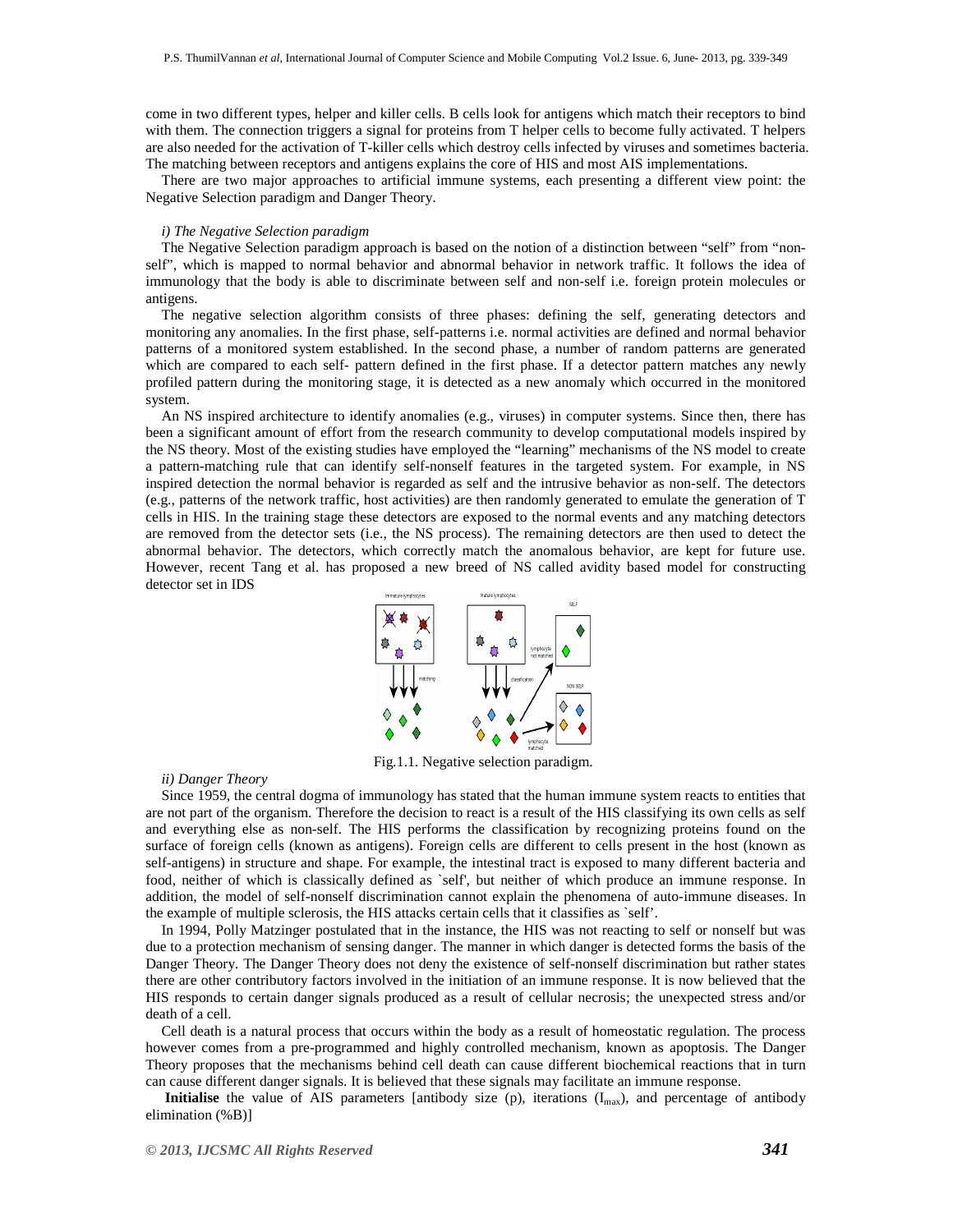**Generate** a population of P antibodies **For** each antibody (iᶓP), calculate affinity (i) **Set** current iteration of  $(I) = 1$ **Do For** each antibody(i) **Calculate** the number of clones  $(N_c)$  and clone antibody $(i)$ **For** each clone, apply inverse mutation to create a new antibody **Calculate** the affinity of the new antibody **If** affinity (new antibody) is better than the clone **then** clone= new antibody **Else** perform pairwise interchange mutation to create a new antibody Calculate the affinity of new the antibody **If** affinity (new antibody) is better than the clone **then** clone = new antibody antibody  $(i) =$  clone Eliminate the worst antibody from the population based on %B Create new antibodies to replace the eliminated antibodies  $I=I+1$ **While**  $I \leq I_{\min}$ 

Fig.1.2. Danger theory algorithm.



#### *C. Application of HIS in IDS*

An intrusion detection system (IDS) is an automated system for the detection of computer system intrusions. The main goal of IDS is to detect unauthorized use, misuse and abuse of computer systems by both system insiders and external intruders. In parallel to rigorous investigation into intrusion prevention such as firewall and cryptography, the significance of research into IDS has been growing and various approaches have been suggested and developed. As one novel approach, a few computer scientists have proposed simple computer immune models for intrusion and computer virus detection. The promising initial results from these models motivate computer scientists to understand human immune systems more fully.

IDS aims to unravel the significant features of the human immune system, which would be successfully employed for a novel network intrusion detection model. Several salient features of the human immune system, which detects intruding pathogens, are carefully studied and the possibility and the advantages of adopting these features for network intrusion detection are reviewed and assessed.

#### *i) The Danger Theory and anomaly detection*

An intriguing area for the application of Artificial Immune Systems is the detection of anomalies such as computer viruses, fraudulent transactions or hardware faults. The underlying metaphor seems to fit particularly nicely here, as there is a system (self) that has to be protected against intruders (non-self). Thus if natural immune systems have enabled biological species to survive, Artificial Immune Systems cannot do the same to the computers, machines etc. Presumably those systems would then have the same beneficial properties as natural immune systems like error tolerance, distribution, adaptation and self-monitoring. A recent overview of biologically inspired approaches to the area can be found in Williamson. In the section The study will present indicative examples of such artificial systems, explain their current shortcomings and show how the Danger Theory might help overcome some of these.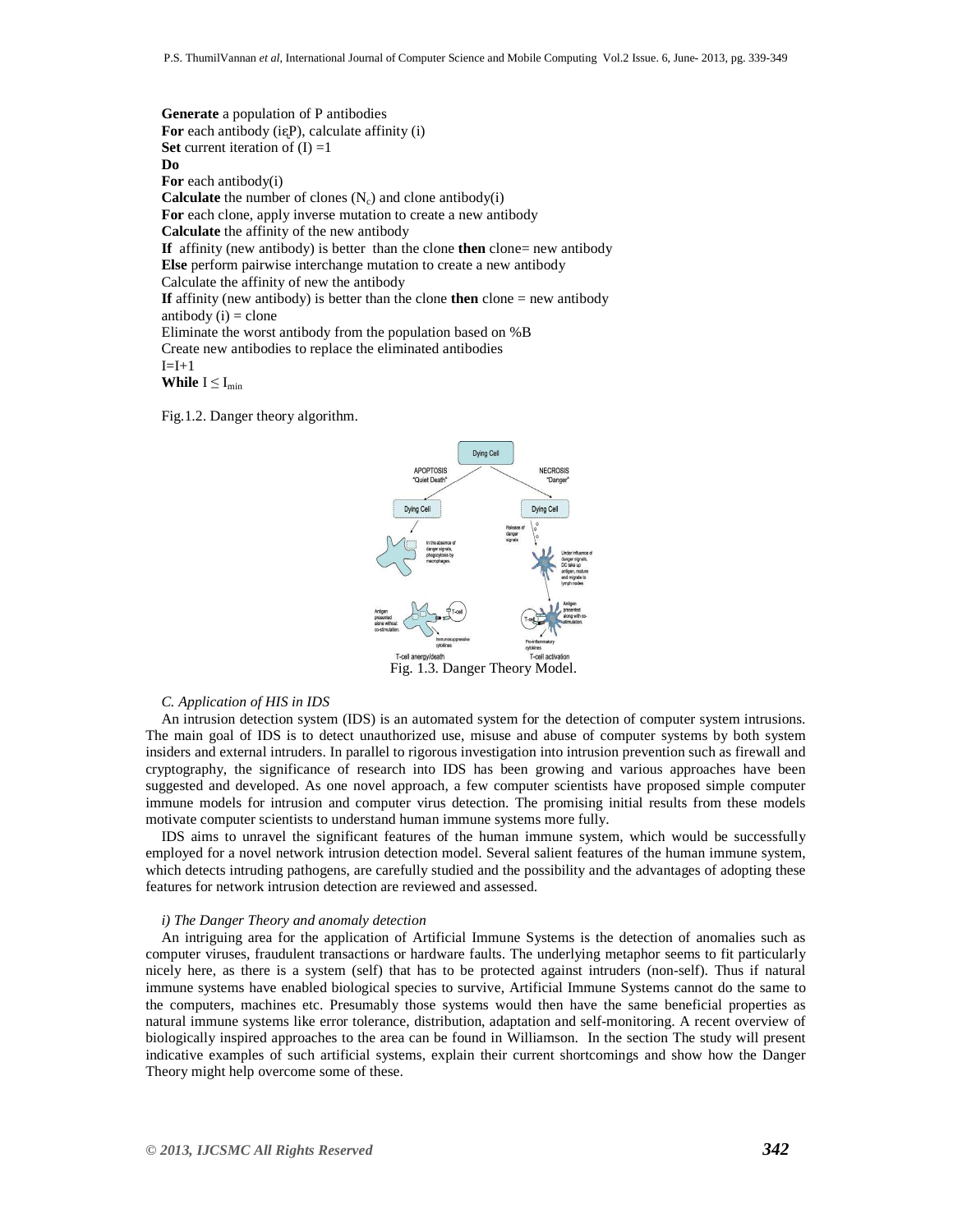



One of the first such approaches is presented by Forrest et al and extended by Hofmeyr and Forrest. The work is concerned with building an Artificial Immune System that is able to detect non-self in the area of network security where non-self is defined as an undesired connection. All connections are modeled as binary strings and there is a set of known good and bad connections, which is used to train and evaluate the algorithm. To build the Artificial Immune System, random binary strings are created called detectors. These detectors then undergo a maturation phase where they are presented with good, i.e. self, connections. If they match any of these they are eliminated otherwise they become mature, but not activated. If during their further lifetime these mature detectors match anything else, exceeding a certain threshold value, they become activated. It is then reported to a human operator who decides whether there is a true anomaly. If so the detectors are promoted to memory detectors with an indefinite life span and minimum activation threshold. Thus, It is similar to the secondary response in the natural immune system, for instance after immunization. An approach such as the above is known in Artificial Immune Systems as negative selection as only those detectors (antibodies) that do not match live on. It is thought that T cells mature in similar fashion in the thymus such that only those survive and mature that does not match any self-cells after a certain amount of time.

The network traffic behaviors can be observed in form of system call sequences, network protocols headers, port and socket as good categories with parameters in mapping the danger theory to IPS model. For example in "system processes" category, each system process has life span like biological cells. Also may be for example, the disconnection in network is normal (like apoptosis the normal death of cells) or abnormal (necrosis processes). Another example, TCP sessions can also die abnormally and feel distress such as receiving segment for the inappropriate ports. Thus, the cells in the model can be defined as category with parameters and processes, whilst any external input to the cell as antigen. It could be network traffic, command line argument or environment variables. A link between network signatures, IPC (inter process communication), protocol headers, port and socket, etc, and entities of danger theory can be created. For example, signal zero can be defined from sensing the deviation from the trained rules or, mapping the link between T-helper with process behavior analyzing module, or scanning the port or socket. As a result, the module can generate an activation signals to prevent the intrusion that can stop access by blocking the network traffic. The study assimilates the activation signal to T-killer to kill the pathogens cell.

The sensitivity of each category process in the system is determined during the learning and training period. It is possible to increase the accuracy of intrusion detection and prevention by associating received network with categories behavior. Likewise, false negative alert can be avoided by adding a direct call or categories flag for any unspecified program to the legitimate user signature. Meanwhile in many cases, false negative alerts can be avoided if rules for accessing any system or connection to the signature are added.. (Consider rephrasing) When there is any activation of danger signal i.e. detection of intrusion like T-killer, the intrusion will be prevented immediately by the network traffic either by blocking or by disconnecting the network connection. A relationship between the categories behavior with network traffic makes dynamic generation of network signatures possible by a clonal selection mechanism. For the purpose, a danger zone is classified as a combination of network received by observed categories, and time during which traffic was monitored.

#### *ii) Artificial Immune Systems and Negative Selection*

The negative selection algorithm was first used by Forrest et al as a means of detecting unknown or illegal strings for virus detection in computer systems. A population of detectors is created to perform the job of T-cells. These detectors are simple, fixed length binary strings. A simple rule is used to compare bits in two such strings and decide whether a match has occurred. Such a match is equivalent to a match between lymphocyte and antigen. Every randomly generated candidate detector is compared to every pattern in the self-set. The self-set is analogous to the self-proteins stored in the thymus in that it contains examples of self, against which detectors are tested. Any detector which matches any pattern in the self-set is not included in the detector set. New patterns can then be gathered from the system detector set then it can be guaranteed that that pattern is non-self and action can be taken accordingly. If an exact match were required by the matching rule, the detector set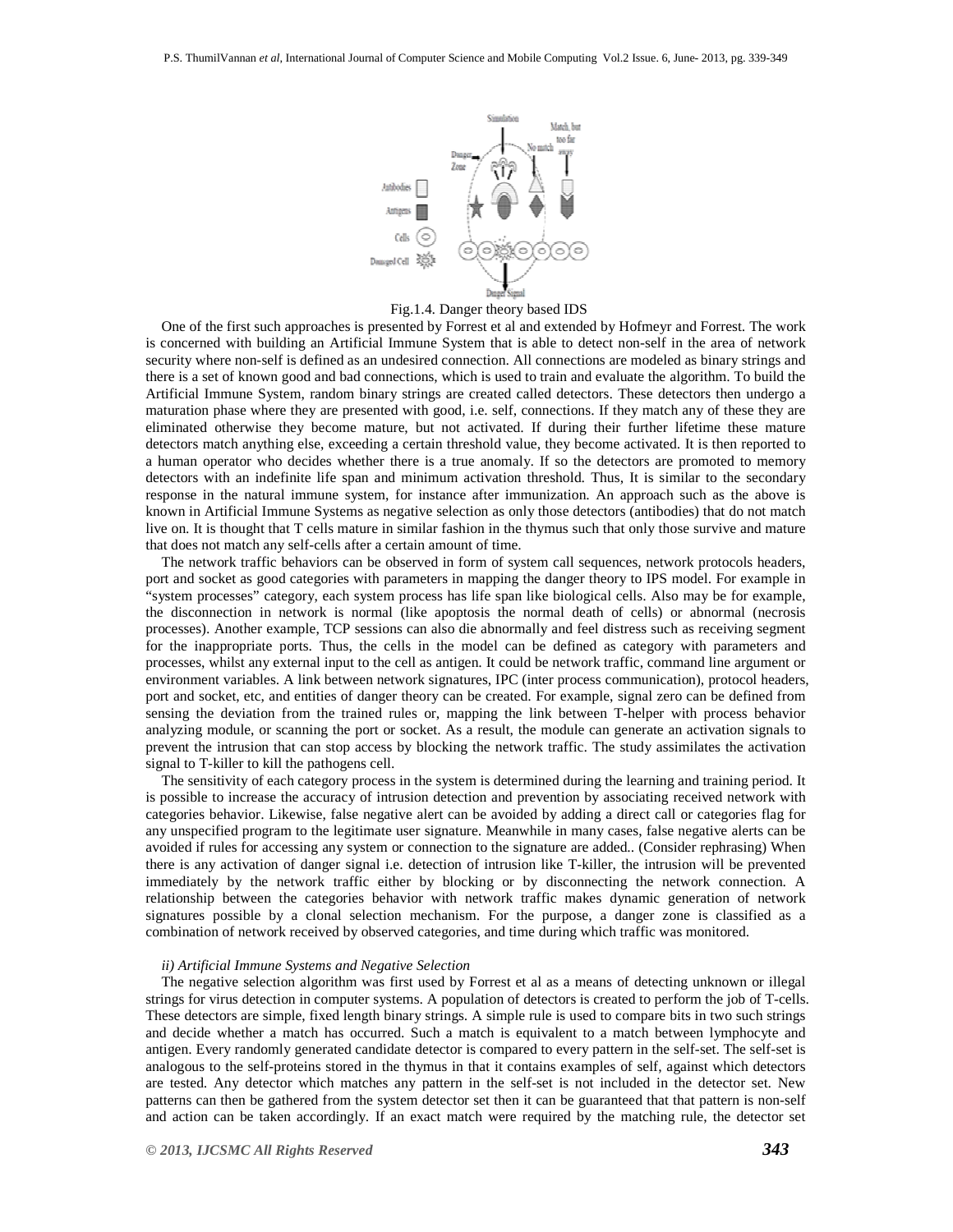would need to contain detectors for every possible illegal string which could occur. The study would lead to a huge computational overhead and an impractical algorithm. Instead, detection is probabilistic. Only r contiguous bits are required to be identical for a match to occur. The value of r is known as the matching threshold. Figure1.4 shows two 8 bit binary strings which match when the matching threshold is less than 5.

Two binary strings which match when  $r \leq 4$  but do not match if  $r > 4$ . Matching bits are shown in bold. Much other work has concentrated on the use of artificial immune systems and the negative selection algorithm for virus detection and computer security. Work has also been done to use self/non-self discrimination to detect anomalies in time series data. The study is of particular interest and relevance to us. Time series data, in order to be used by negative selection based algorithms, must be transformed into a series of short binary strings. The study is done by sequentially sampling the data in blocks of a given size. For example, for a time series  $T = \{t0,$ t1, ...tn} and a pattern length of 4, the first pattern would contain  $P0 = \{t0, t1, t2, t3\}$ , the second would contain  $P1 = \{t4, t5, t6, t7\}$  and so on. Each value is converted and stored sequentially in a binary string which forms the final representation of the pattern.

The self-set is constructed using data patterns which represent the normal operation of the system. Patterns should be long enough to capture any important system behaviors. The detector set is then generated and negative selection is used to ensure that no detector matches any self-pattern. New data from the system can then be matched against these detectors to find anomalies. Work in the area has, to date, generally focused on the use of simulated datasets such as Mackey-Glass time series and simulated cutting tool data.

#### 0 1 1 **1 1 0 1** 0 0 1 0 **1 1 0 1** 1

Fig.1.5 Two binary strings which match when  $r \le 4$  but do not match if  $r > 4$ . Matching bits are shown in bold. In the anomaly detection systems created by Dasgupta, Forrest et al the binary encoding detailed above is used. However, by encoding self and detector sets as binary strings the study run the risk of destroying the semantic value of relationships between data items, as the r contiguous bits required to match can lie across word boundaries.

It has been shown, however, that increasing the number of symbols used to represent patterns (i.e. using a decimal rather than binary encoding greatly increases the required size of the detector set and, thus, increases the computational complexity of the algorithm. Another, simpler, matching rule can be applied in situations where a greater number of symbols is required, for whatever reason. The matching rule is based on the Euclidean distance between the patterns in p dimensional space, where p is the number of data items in each pattern. A threshold, D, is chosen for the matching rule and patterns are said to match if the distance between them is less than the threshold value. Patterns then cover an area of problem space with radius D.

Algorithm Negative-Selection

```
Input: A S⊂U ("self-set"); a set M⊂U ("monitor set"); an integer n
Output: For each element m∈M, either "self" or "non-self". 
// training phase
1 d ← empty set
2 while |D|<ndo
3 d ← random detector
4 ifd does not match any element of Sthen
5 insert d into D
// classification phase
6 for eachm∈mdo
```
- 7 **if***m* matches any detector *d*∈*D* then
- 8 **output** "*m* is non-self" (an anomaly)
- 9 **else**

10 **output** "*m* is self"

#### III. **ANOMOLY SYSTEM**

The promising results of the DT inspired approach, intend to explore the combination of the working principles of both NS and DT in a single NIDS. As both theories can complement to each other.

#### *A. Detection System*

Performance evaluation of Negative selection and Dangerous theory has been compared by means of "True and False positive" ranking method. Hence by proving Dangerous theory express better performance analysis than Negative selection**.** 

#### *i) Failure of Detection System.*

 The attacker finds it easy to attack the system with fake signals. And also in the emerging network many are used for some good purpose. And in those there is a lot of chance for the attacker to send unwanted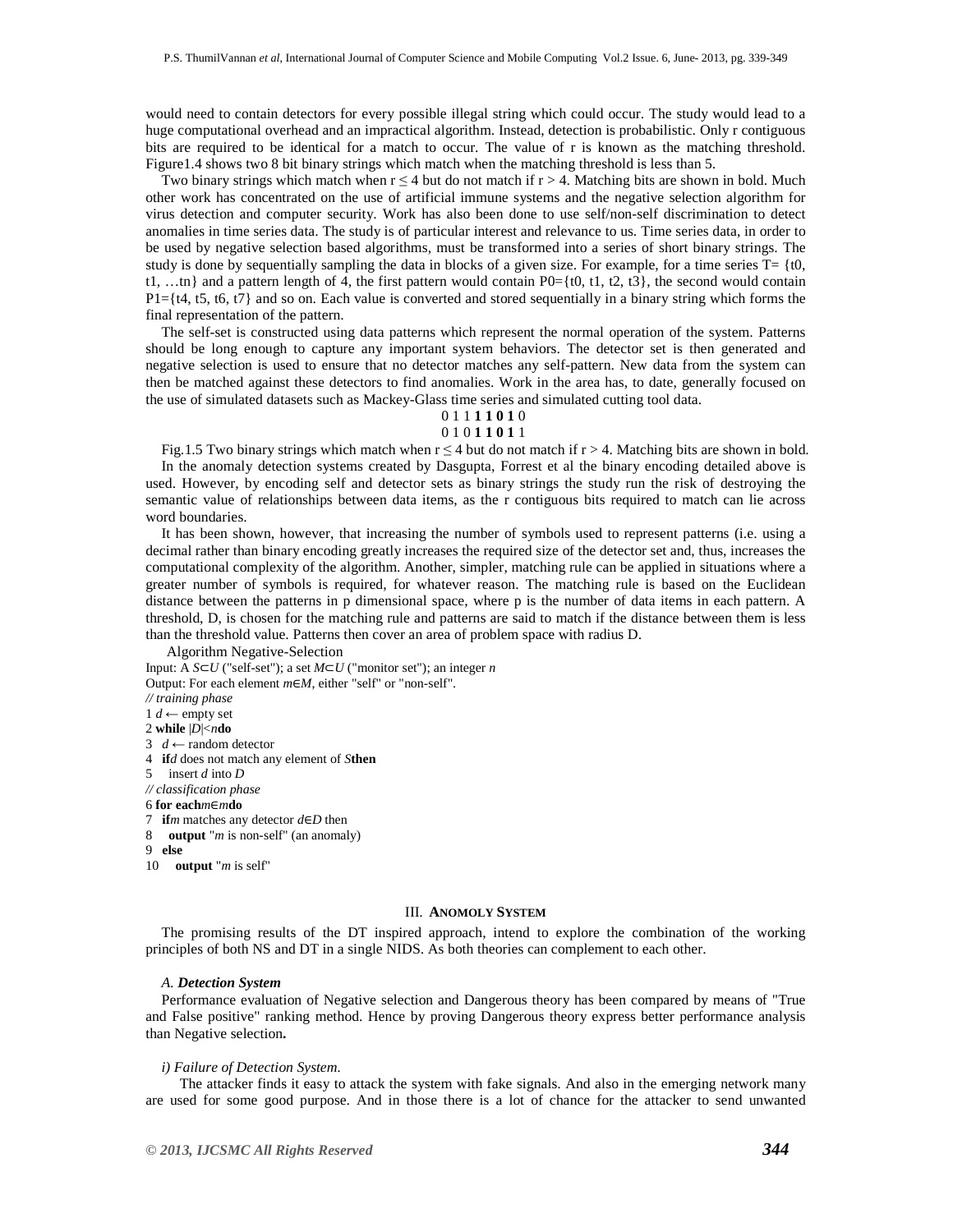information. In case of the fire alarm, if all the system are considered as trusted they could send false alarm where it lead to a heavy loss. And so the study needs a system to protect it. Hence the study develop a new system

#### *B. Combined Detection System*

The essence of Human Immune inspired (HIS) Negative selection Theory can be used for classification and the revelations of Dangerous theory can be used for Decision making. Which might be an better result yielding combination than DT and NS alone. Focus on analyzing the traffic at an egress router, Monitoring traffic at a source network enables early detection of attacks, to control hijacking of AD (administrative domain, e.g., position) machines, and to limit the squandering of resources.

There are two kinds of filtering based on traffic controlling point as shown in. Ingress filtering protects the flow of traffic entering into an internal network under administrative control. Ingress filtering is typically performed through firewall or IDS rules to control inbound traffic originated from the public Internet. On the other hand, egress filtering controls the flow of traffic leaving the administered network. Thus, internal machines are typically the origin of the outbound traffic in view of an egress filter. As a result, the filtering is performed at the position edge. Outbound filtering has been advocated for limiting the possibility of address spoofing, i.e., to make sure that source addresses correspond to the designated addresses for the position. With such filtering in place, the study can focus on destination addresses and port numbers of the outgoing traffic for analysis purposes.

Fields in the packet header, such as destination addresses and port numbers, and traffic volume depending on the nature of the traffic, can be used as a signal. By the way the study generates the signal.

Second step is to transform the signal using the Negative Selection (NS). Analyzing discrete domains such as address spaces and port Numbers poses interesting problems for wavelet analysis. The study employs the correlation in different domains to generate the suitable signal for analysis.

Finally the study uses the technique of finding the attack or the anomalies. This is done with the help of setting the threshold . And the study are comparing the result with the historical data .and the anomalies are detected using the statically analysis. The study report on the results employing correlation of destination addresses, port numbers and the distribution of the number of flows as monitored traffic signals.

#### *i) Application:*

Detecting anomalies through multiple levels will have a number of advantages:

- By setting a high threshold at each level, anomalies can be detected with high confidence;
- Depending on operator's filtering criteria, he/she can adjust the threshold between accuracy and flexibility.
- The attributes of attacks, such as the frequency and pattern, can be determined.

#### **IV. TECHNIQUES USED**

In the project the study is going to detect the anomalies using the following three techniques.

- Traffic Analysis at the Source
- General mechanism of detector.
- Trace.

*A. Traffic Analysis at the Source.* 

The study focus on analysing the traffic at an egress router. Monitoring traffic at a source network enables early detection of attacks, to control hijacking of AD (administrative domain, e.g., position) machines, and to limit the squandering of resources.

There are two kinds of filtering based on traffic controlling point as shown in. Ingress filtering protects the flow of traffic entering into an internal network under administrative control. Ingress filtering is typically performed through firewall or IDS rules to control inbound traffic originated from the public Internet. On the other hand, egress filtering controls the flow of traffic leaving the administered network. Thus, internal machines are typically the origin of the outbound traffic in view of an egress filter. As a result, the filtering is performed at the position edge. Outbound filtering has been advocated for limiting the possibility of address spoofing, i.e., to make sure that source addresses correspond to the designated addresses for the position. With such filtering in place, the study can focus on destination addresses and port numbers of the outgoing traffic for analysis purposes.

#### *B. General mechanism of detector.*

Fields in the packet header, such as destination addresses and port numbers, and traffic volume depending on the nature of the traffic, can be used as a signal. By the way the study generates the signal.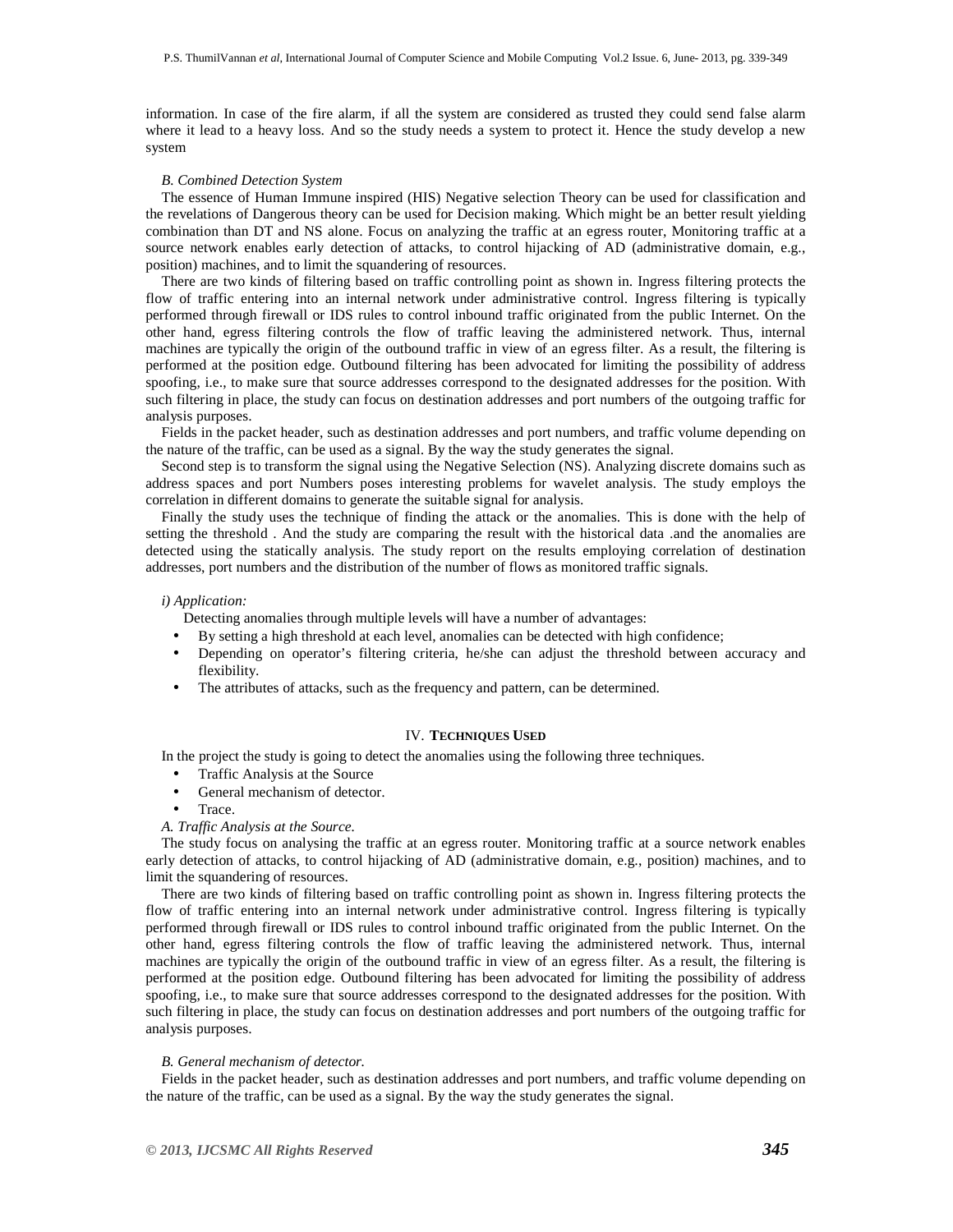Second step is to transform the signal using the Negative Selection (NS). Analyzing discrete domains such as address spaces and port Numbers poses interesting problems for wavelet analysis. The study employs the correlation in different domains to generate the suitable signal for analysis.

Finally the study uses the technique of finding the attack or the anomalies. The study is done with the help of setting the threshold. And the study are comparing the result with the historical data .and the anomalies are detected using the statically analysis. The study report on the results employing correlation of destination addresses, port numbers and the distribution of the number of flows as monitored traffic signals.

#### *C. Trace:*

To verify the validity of the approach, the study runs the algorithm on four traces of network traffic. First, the study examines the method on traces from the University of Southern California that contain real network attacks. Second, to inspect the performance of the detector on backbone links, the study examine the mechanism on Danger Theory.



Fig. 1.6. Modules Involved.

### V. **DETECTING CAUSES**

Wireless Sensor Networks (WSNs) represent an emerging system paradigm that tightly couples the network with its deployment environment. Relying on resource constrained embedded devices for communication, processing, and sensing, WSNs can experience unexpected problems during deployment, due to hardware, software, or environmental anomalies. The volatility of WSNs is always in tension with ambitious application goals, including long term deployments of several years, large scale networks of thousands of nodes, and highly reliable data delivery. As the WSN field matures, strategies for detecting (and possibly correcting) the anomalies that are inherent to their physically coupled low-end system design will only grow in importance. In fact, providing appropriate tools that can effectively detect and respond to anomalies can greatly increase uptake of the technology by stakeholders.

While significant work on conventional network management tools exists, WSN counterparts have been slow to gain traction within the community. One of the main challenges for WSN anomaly detection is determining where to embed the intelligence for detecting and localizing anomalies. While centralized approaches rely on more comprehensive network state information available at the back-end and are thus simpler to implement, distributed approaches provide more scalable and responsive anomaly detection, as nodes can detect network problems in their vicinity immediately. A challenge for distributed anomaly detection is its implementation complexity and the limited state information available at resource-constrained sensor nodes.

Another key requirement for any anomaly detection strategy is catering to the needs and to the feedback of the human operator. A user-friendly detection strategy should provide several modes of notification, such as email and SMS alerts, and adapt its frequency of alerts to user feedback, in order to avoid "crying wolf" too many times and risking user apathy to more significant alerts. An effective anomaly detection strategy should also provide the versatility to cater to diverse user requirements, supporting both network managers who require detailed diagnostic information, and end users who are only interested in data quality.

One shortfall of existing strategies is that none of them comprehensively addresses network, node and data level anomalies in WSNs. A common reason for the application-specific design choices in sensor networks that tend to tailor anomalies detection strategies to a family of applications with a given set of constraints and assumptions. The lack of comprehensive anomaly detection strategies for WSNs contributes to slower adoption and more frustration in deploying and maintaining these networks. From a WSN user or operator perspective, it is crucial that a network management tool embeds the required intelligence to detect all possible anomaly types, as the network is perceived holistically as an intelligent data delivery system.

To design such system-level tools demands a comprehensive understanding of all types of WSN anomalies, their likely causes, and their potential solutions. The chapter examines WSN anomalies from a systems perspective, covering anomalies that arise at the network, node and data levels. It introduces a simple process for diagnosing anomalies in WSNs for detection, localization, and root cause determination. A survey of existing anomaly detection strategies also reveals their major design choices, including architecture and user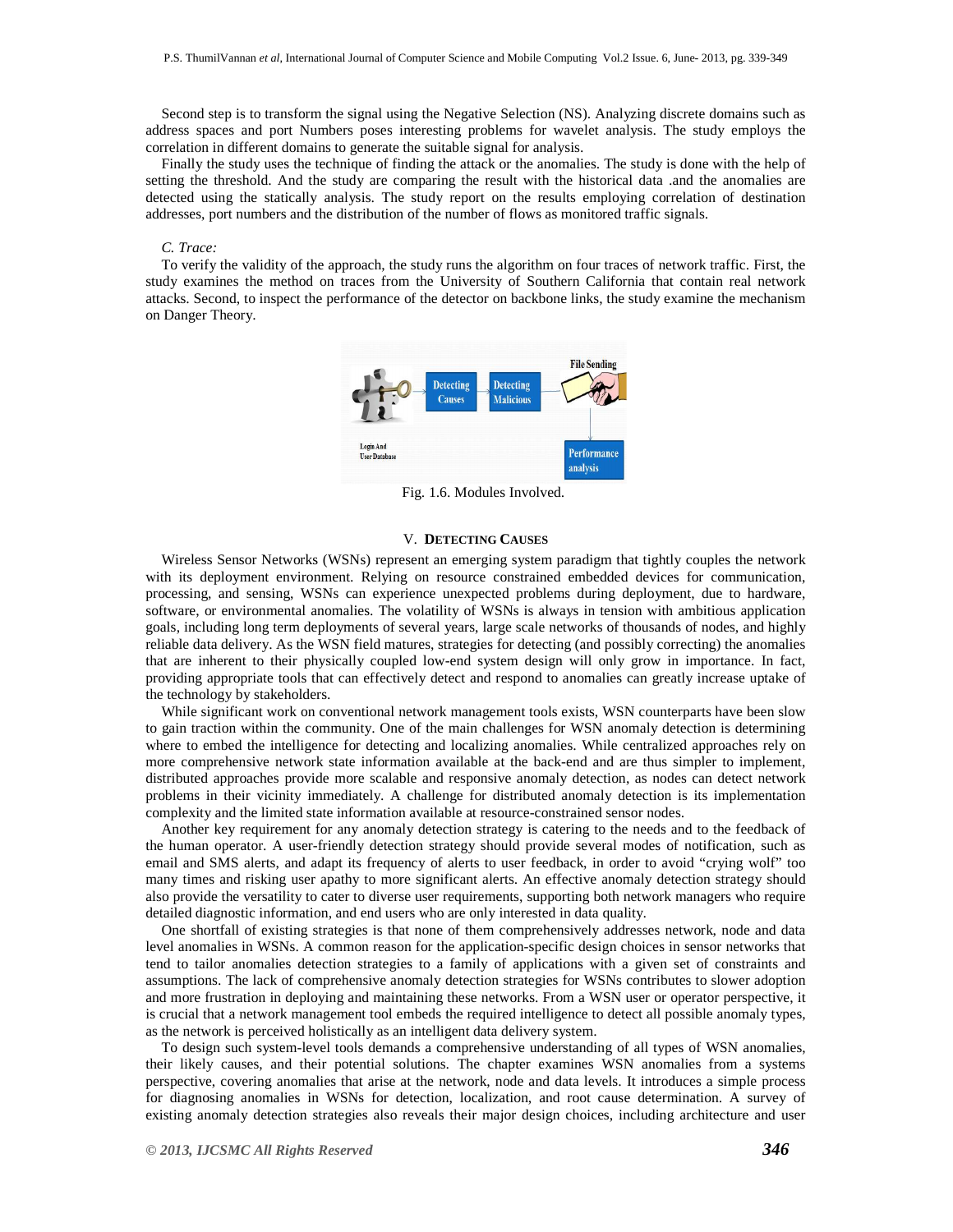support, and yields guidelines for tailoring new anomaly detection strategies to specific WSN application requirements.

#### *A. Types of WSN Anomalies*

The study begins by defining the scope of the term anomalies in the chapter. Anomalies can range from faults, such as complete hardware failures, to unexpected system performance, such as gradual degradation. Note that certain outliers in spatial or temporal sensor data can signify events of interest in the monitored area, and should not be reported as anomalies to the network operator unless explicitly specified. Otherwise, separate data analysis tools can handle these outliers.



Fig. 1.7. Anomaly diagnosis process

The conditions that signal an anomaly relate to user policy for a particular application. For instance, an operator sets the frequency and timeout period for data delivery by the sensor nodes. These determine thresholds for detecting and reporting anomalies to operators. Whenever data from a sensor node is not received according to the expected schedule, the operator can be notified. The frequency, urgency and level of detail within the notification can also be user-defined.

Anomaly diagnosis is established in conventional network management tools; however, the study revisit it here from a WSN perspective to expose how it can apply to the different types of WSN anomalies. The main goal of WSN anomaly diagnosis is mapping the symptoms to possible root causes, in order to possibly suggest remedial actions. The process for characterizing a sensor network fault or anomaly is very similar to diagnosing an illness. The symptoms must first be examined, followed by a specification of the scope of the affected region. The process then involves some testing on the affected region (detection), where the operator must localize the anomaly causing node and expect some diagnostic information on the nature of the problem. The feedback yields a hypothesis on the most likely root cause of the problem.

Based on the above process, the study now examines how to detect common WSN anomalies, which fall into three broad categories: (1) network anomalies; (2) node anomalies; (3) data anomalies.



Fig. 1.8. Scope of each anomaly types

#### *B. Complete Ids Based On His*

The frequent attacks on network infrastructure, using various forms of denial of service (DoS) attacks and worms, have led to an increased need for developing techniques for analyzing and monitoring network traffic. If efficient analysis tools were available, it could become possible to detect the attacks, anomalies and take action to suppress them before they have had much time to propagate across the network.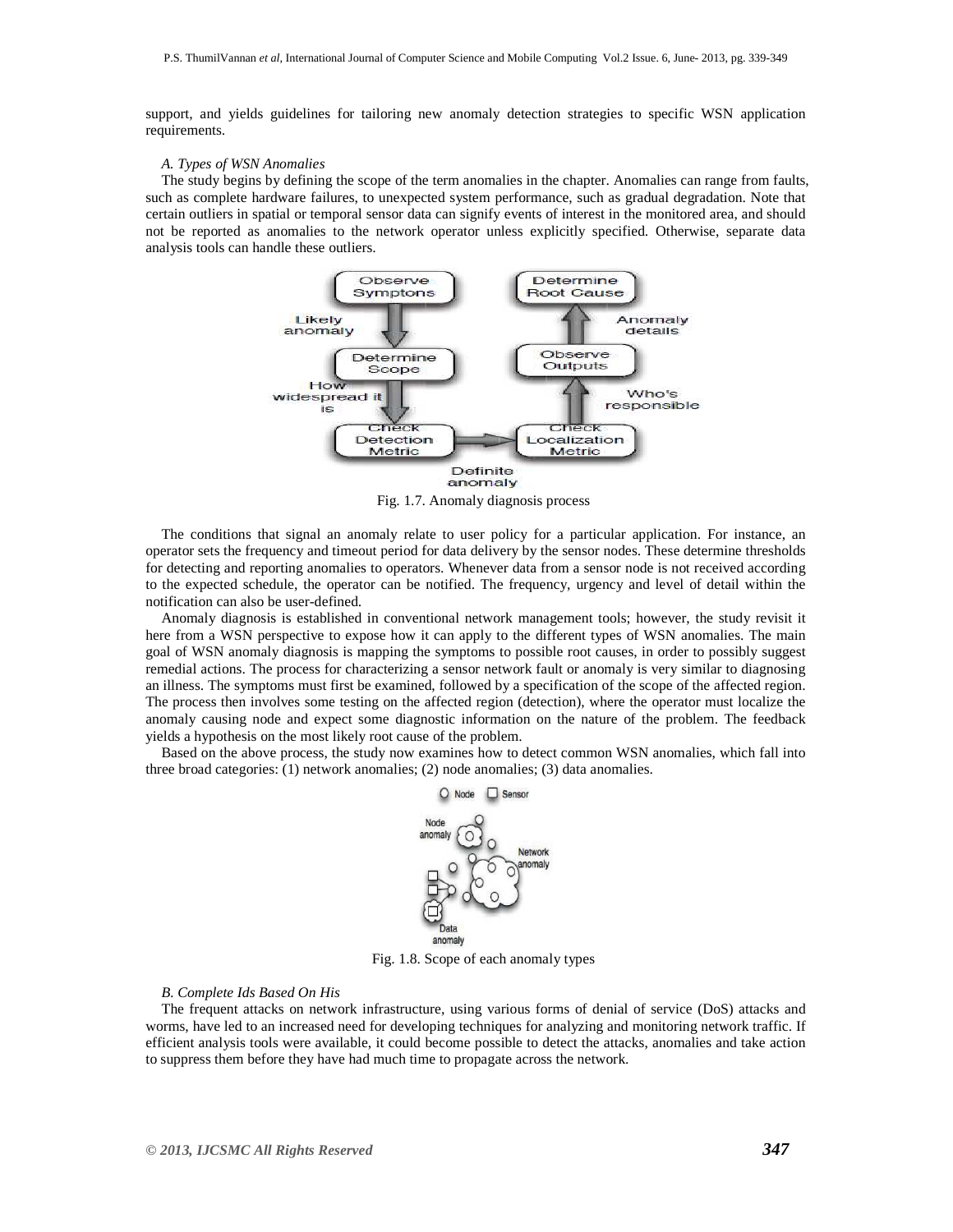#### VI.**INTRUSION DETECTION MECHANISM- MODULE DESCRIPTION**

*A. Login:* 

In this module the user are allowed to sign up as a new user. Once the user signs in there is a separate log maintained for the particular user. The existing user can sign in to perform the operation.

#### *B. Client:*

The user who wants to send a file is treated as client. Before selecting a file to send, the client has to provide his details to the server. The client is restricted to choose the file which creates traffic in the network.

#### *C. Detecting Causes:*

Appropriate parameters such as number of packet loss, jitter, delay, etc. However, as the anomaly detection process is sensitive and dependent to this initial step protects the flow of traffic entering into an internal network under administrative control. Once the user signs in to the application his details are stored in the server. After choosing a particular file the details of file is gathered in order to prevent traffic.

*D. Detecting Malicious:* 

 In this module the activities of user after choosing a file is checked. An separate log is created for the user. Here all the details including size and type of the file he chooses is stored. If he chooses the file which may create traffic (Size above 800KB and Executable file) the error count in his account gets added.

#### *E. File Sending:*

Server checks the size and type of the file chosen by the client. If the server finds that it may create traffic then server provide request to the client to choose another file.

*F. Performance analysis*.

The performance of the NIDS could be explained as



#### VII. **IMPLEMENTATION**

Implementation is the stage of the project when the theoretical design is turned out into a working system. Thus it can be considered to be the most critical stage in achieving a successful new system and in giving the user, confidence that the new system will work and be effective.

The implementation stage involves careful planning, investigation of the existing system and it's constraints on implementation, designing of methods to achieve changeover and evaluation of changeover methods.

Implementation is the process of converting a new system design into operation. It is the phase that focuses on user training, site preparation and file conversion for installing a candidate system. The important factor that should be considered here is that the conversion should not disrupt the functioning of the organization.